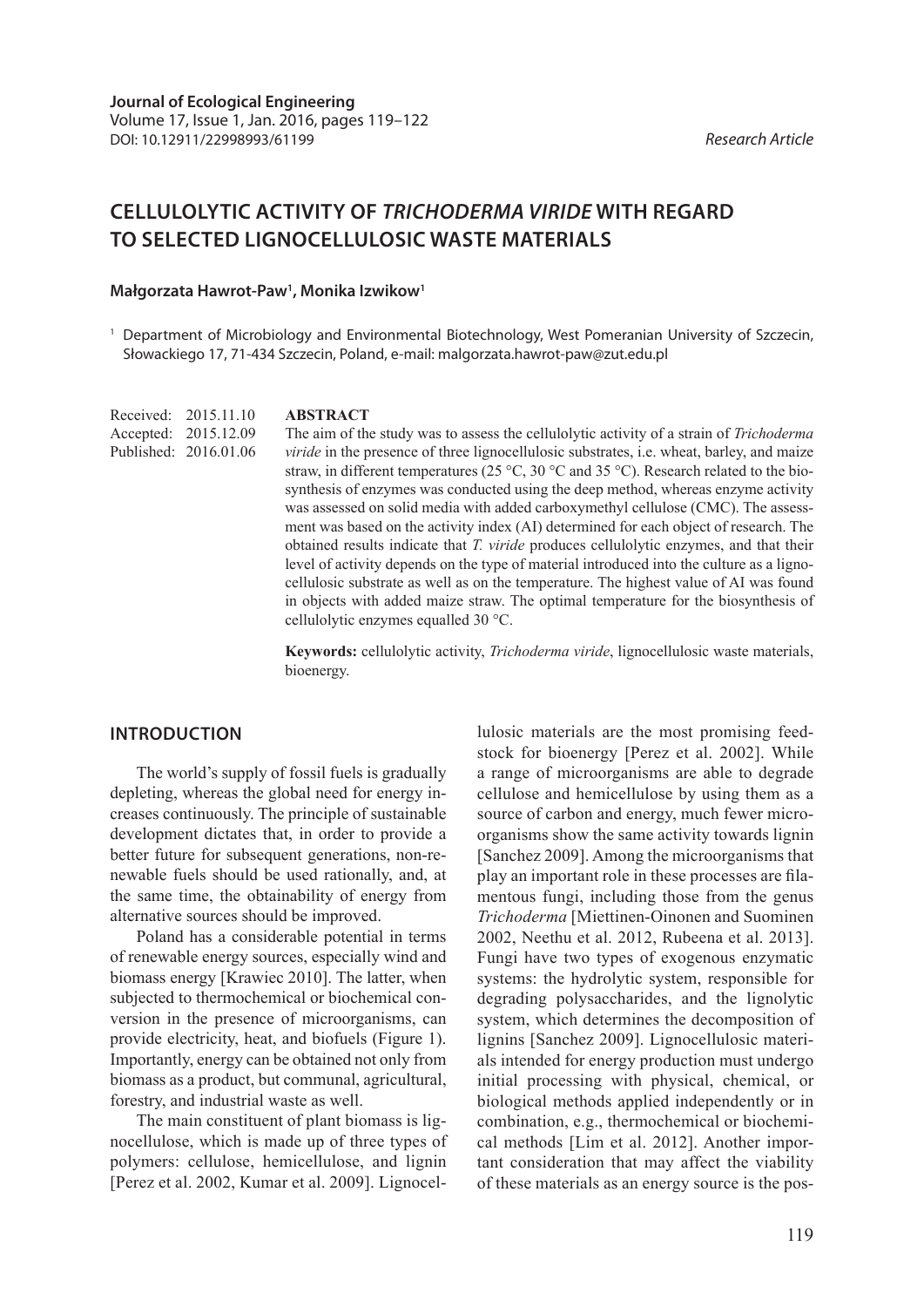

**Figure 1.** Biomass energy conversion [based on Sanchez 2009]

sibility to provide optimal environmental conditions, adjusted appropriately to the needs of the microorganisms, including the basic ones such as pH and temperature [Tholudur et al. 1999, Bhattacharya et al. 2014].

The aim of this study was to assess the capability of *Trichoderma viride* to biosynthesise cellulolytic enzymes with regard to selected lignocellulosic substrates in different temperatures.

# **MATERIALS AND METHODS**

The researched material constituted a strain from the collection of the Department of Microbiology and Environmental Biotechnology. The production of cellulolytic enzymes was assessed in 250 cm<sup>3</sup> Erlenmeyer flasks containing 100 cm3 of liquid modified medium composed of (g·L<sup>-1</sup>): urea 0.3;  $(NH_4)_2SO_4$  1.4;  $KH_2PO_4$ 2.0; CaCl<sub>2</sub> 0.3; MgSO<sub>4</sub> 0.3; yeast extract 0.25; peptone 0.75 g [Mandels 1975]. Added to the flasks were lignocellulosic substrates weighting 10 g (respectively wheat straw – WS, barley straw – BS or maize straw – MS), that had been broken down and then ground into fragments with a maximum size of 1–3 mm in order to increase bioavailability. Also prepared were flasks with a control medium (C) that contained crystalline cellulose instead of lignocellulosic materials.

The media were inoculated by introducing discs with a diameter of 2 mm cut from a sevenday-old mycelium of *T. viride* (the material was cultivated on the PDA medium at 30 °C). Each culture was incubated for seven days at 25, 30 and 35 °C. In order to determine the activity of the produced enzymes,  $0.1 \text{ cm}^3$  of culture liquid was taken from flasks with the appropriate objects of research and transferred centrally onto a medium solidified on Petri dishes (composition as stated above) with added carboxymethyl cellulose (1% w/v). The experiment was per-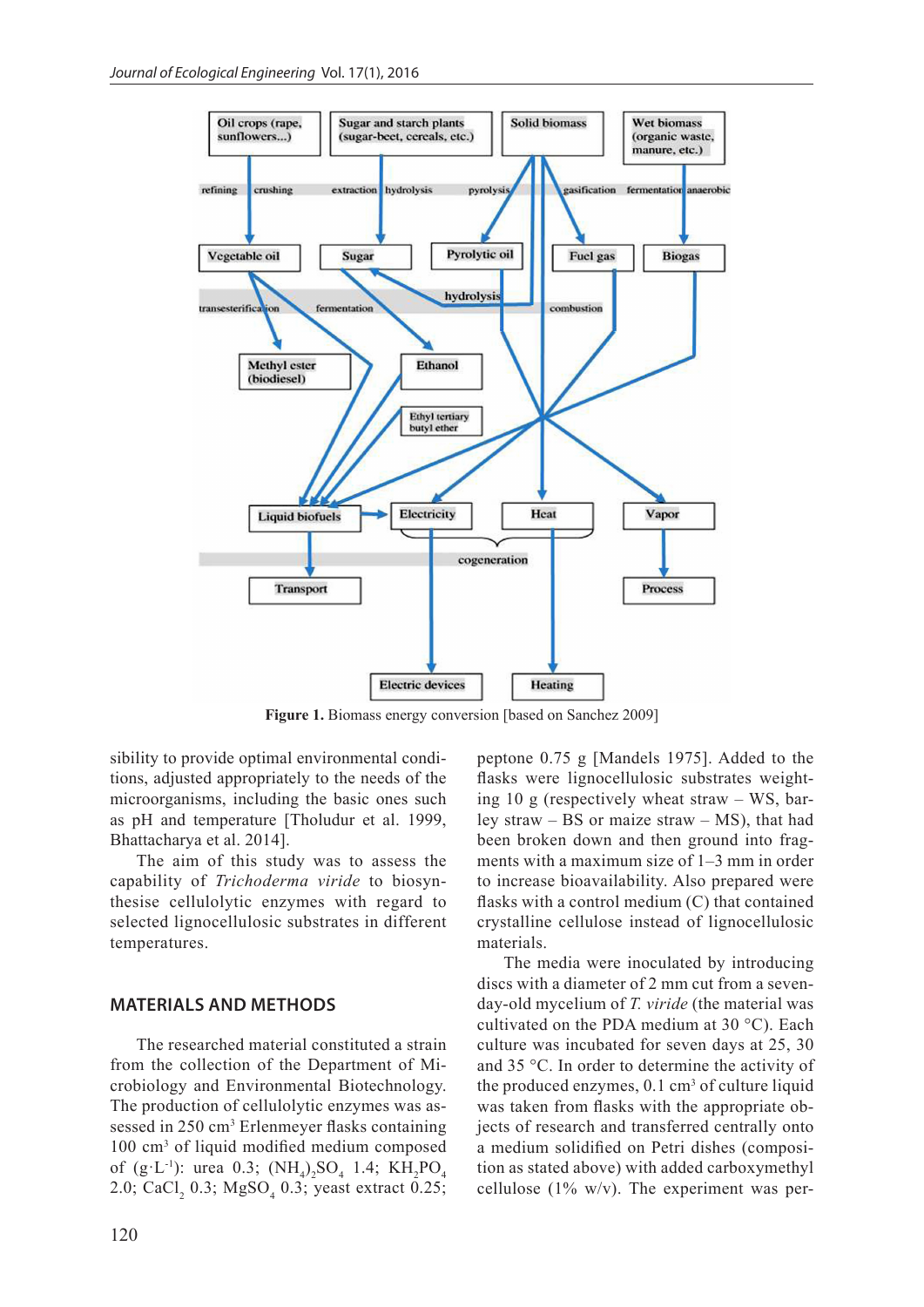*Journal of Ecological Engineering* Vol. 17(1), 2016

formed three times. After seven days of incubation at 30 °C, the dishes were flooded with a 1% aqueous solution of Congo red for 15 minutes and bleached using 1M NaCl (20 min). Next, the diameter of the clear zone around the colony was measured (in mm). AI (activity index) was determined based on these measurements by comparing the size of the clear zone to the size of the colony. The results were subjected to statistical analysis using the Statistica ver. 10.0 computer program by StatSoft Poland.

# **RESULTS AND DISCUSSION**

The annual yields of lignocellulosic biomass in the world is about 220 billion tons [Ren et al. 2009]. Lignocellulosic substrates are renewable, available in large quantities [Bisaria and Ghose 1981] and undergo bioconversion. As many authors indicate, strains belonging to the genus *Trichoderma* [Khokhar et al. 2012, Neethu et al. 2012, Sartori et al. 2015], may play an important role in these processes, as also confirmed by the presented research. It was found that for the tested strain of *Trichoderma viride*, the presence of lignocellulosic materials in the growth medium benefitted the production of cellulolytic enzymes (Figure 2.A–C), which is significant taking into account that the materials are waste that can be used to produce biofuels. Also noted were differences in the activity of the strain depending on the applied lignocellulosic substrate. All waste materials contained substances essential for fungal growth and activity, i.e. the source of carbon or nitrogen [Kancelista et al. 2013], but the highest AI was observed in the presence of maize straw.

The average content of cellulose, hemicellulose, and lignin in materials such as those used in this study may amount to, respectively, 29–35%, 26–32%, and 16–21% for wheat straw, 31–34%, 24–29%, and 14–15% for barley straw [Sanchez 2009], and approx. 49%, 29%, and 7.5% for maize straw [Song et al. 2014]. Maeda et al. [2011] indicate that cellulolytic enzymes may bind with lignin, causing their effectiveness to drop considerably. Maize straw contains markedly less lignin that the other substrates, which means that the potential level of the reduction of enzymatic activity may be lower in this case.



**Figure 2.** The activity index (AI) in the presence of various lignocellulosic substrates

It is not only the type of substrate, but the environmental conditions as well that have a significant effect on the amount of the produced cellulolytic enzymes [Herculano et al. 2011]. The conducted experiments indicated that the optimal temperature is 30 °C. Similar results were obtained by Bhattacharya et al. [2014], who assessed the relationship between the effectiveness of cellulase production by *T. viride* and such parameters as pH, incubation time, or temperature. In the presented research, an increase in temperature led to an increase in the activity of the strain with regard to maize straw. The observed values of AI were higher than in the other objects of research, including the control. No similar relationship was observed with regard to the other lignocellulosic substrates, in which an increase in temperature over 30 °C reduced the activity of the strain, which is also confirmed by other authors [Malik et al. 2010].